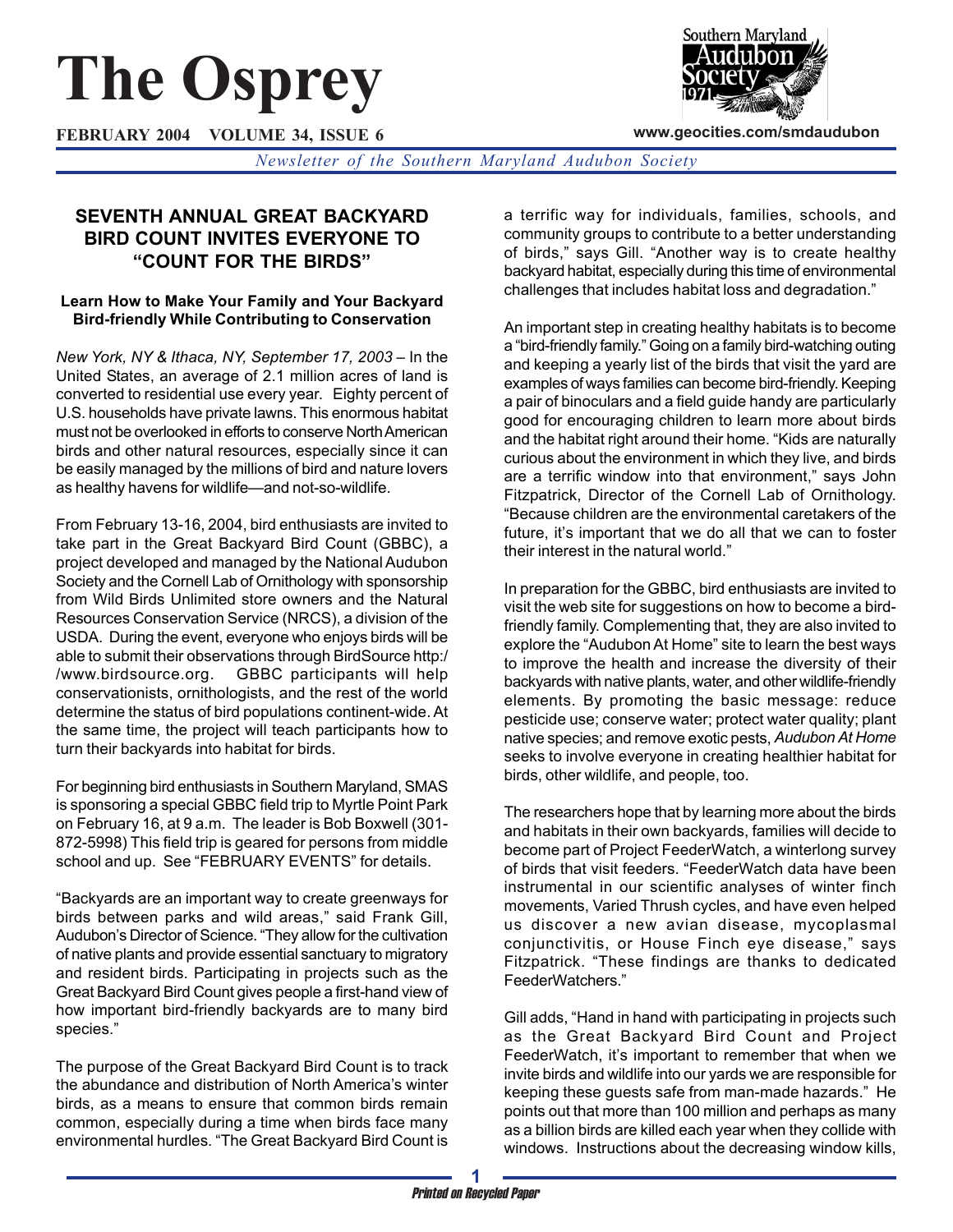proper placement of birdhouses and feeders, keeping house cats indoors, and the removal of other threats to the health and safety of wild creatures will be available to participants and anyone who visits the Great Backyard Bird Count website.

In addition to the bird-friendly tips, this year's GBBC will again help participants across the continent identify puzzling backyard species, especially those that are easily confused with other species like the American Tree Sparrow, which to the uninitiated can look much like the more southerly wintering Chipping Sparrow. The site will also explain why some familiar bird names have been changed. For example, the much-loved Rufous-sided Towhee is now considered two separate species by the scientific community, - the Eastern Towhee (in the East) and the Spotted Towhee (in the West).

As always, the GBBC web site also includes a vocabulary section, bird-watching and bird-feeding tips, bird vocalizations, and more, including information about Project FeederWatch and House Finch eye disease. Educators will find the bibliography and geography sections especially handy, and there are even suggestions on how to conduct the count with groups of children.

Instructions for participating can be found at www.birdsource.org/gbbc. There's no fee or registration. Those who would like to participate but aren't online can try their local library. Many Wild Birds Unlimited store owners, as proud supporters of the count, are online to accept reports and in support of the GBBC are donating a portion of purchases made by their customers. Libraries, businesses, nature clubs, Scout troops, and other community organizations interested in promoting the GBBC or getting involved can contact the Cornell Lab of Ornithology at 800/ 843-2473 (outside the U.S., call 607/254-2473), 159 Sapsucker Woods Road, Ithaca, New York 14850, or the National Audubon Society at citizenscience@audubon.org or (215) 355-9588, Ext 16, Audubon Science Office, 545 Almshouse Road, Ivyland, PA 18974.

*The Cornell Lab of Ornithology is a nonprofit membership institution interpreting and conserving the earth's biological diversity through research, education, and citizen science focused on birds.*

*Audubon is dedicated to protecting birds and other wildlife and the habitat that supports them. Our Citizen Science programs for bird enthusiasts, and advocacy on behalf of Important Bird Areas, engage millions of people of all ages and backgrounds in positive conservation experiences.*

## **LOGGING UNDERMINES DIVERSITY ESSENTIAL TO A HEALTHY ENVIRONEMNT**

*By Bob DeGroot, Maryland Alliance for Greenway Improvement and Conservation*

*(Editors Note: This article is based on a letter that appeared in the Cumberland Times-News on December 2, 2003. Bob's article is an eloquent argument for preserving forests in their naturally diverse condition for the benefit of both human societies and wildlife.)*

The letter by Paul Shogren from Oakland expressed the opinion, quoting Gifford Pinchot, that "the human race should control the use of the earth and all that is therein." This is a shortsighted view of the world we live in. It assumes that we fully understand how everything works in the world, and can manage it better than nature can itself.

Scientists will tell you that "ecosystems are not only more complex than we think, they are more complex than we can think." They know that we understand only a small part of how natural processes work and that we probably will never have all the answers. Lacking all the answers means we should at least display a little more humility about our ability to manage important resources like forests.

Today we know that U.S. forests are home to more than 3,000 species of fish and wildlife and many thousands of insects. It's estimated that 75 percent of the mammals and 45 percent of the birds around the world endangered by industrial civilization are threatened because of the loss of forest habitat. For amphibians and reptiles, the percentages are even higher.

Shouldn't we at least be as concerned about loss of biodiversity as we are about the loss of forest products that can often be replaced with non-wood products? Making shipping pallets out of trees, using the pallet once, and then discarding it in a landfill is certainly not a very wise use of an important resource like a forest. Some people don't understand why bio-diversity is important to them, and therefore discount its importance. Food, air, and clean water are available only because of bio-diversity sustained by the earth. All of the crops we grow, foods we eat, and animals we keep are derived directly or indirectly from wild species. Many of the grains and fruits we eat depend upon wild insects to pollinate them. The loss of even a few of these pollinators will raise havoc with our food supplies.

In spite of what the forest industry says, heavily managed forests do not provide the diversity of life that is normal in unlogged forests. The forests of the earth are important to assuring survival of these species. We should be equally thankful for the plants and trees that absorb the carbon dioxide we breathe out, and convert it into oxygen necessary for human life.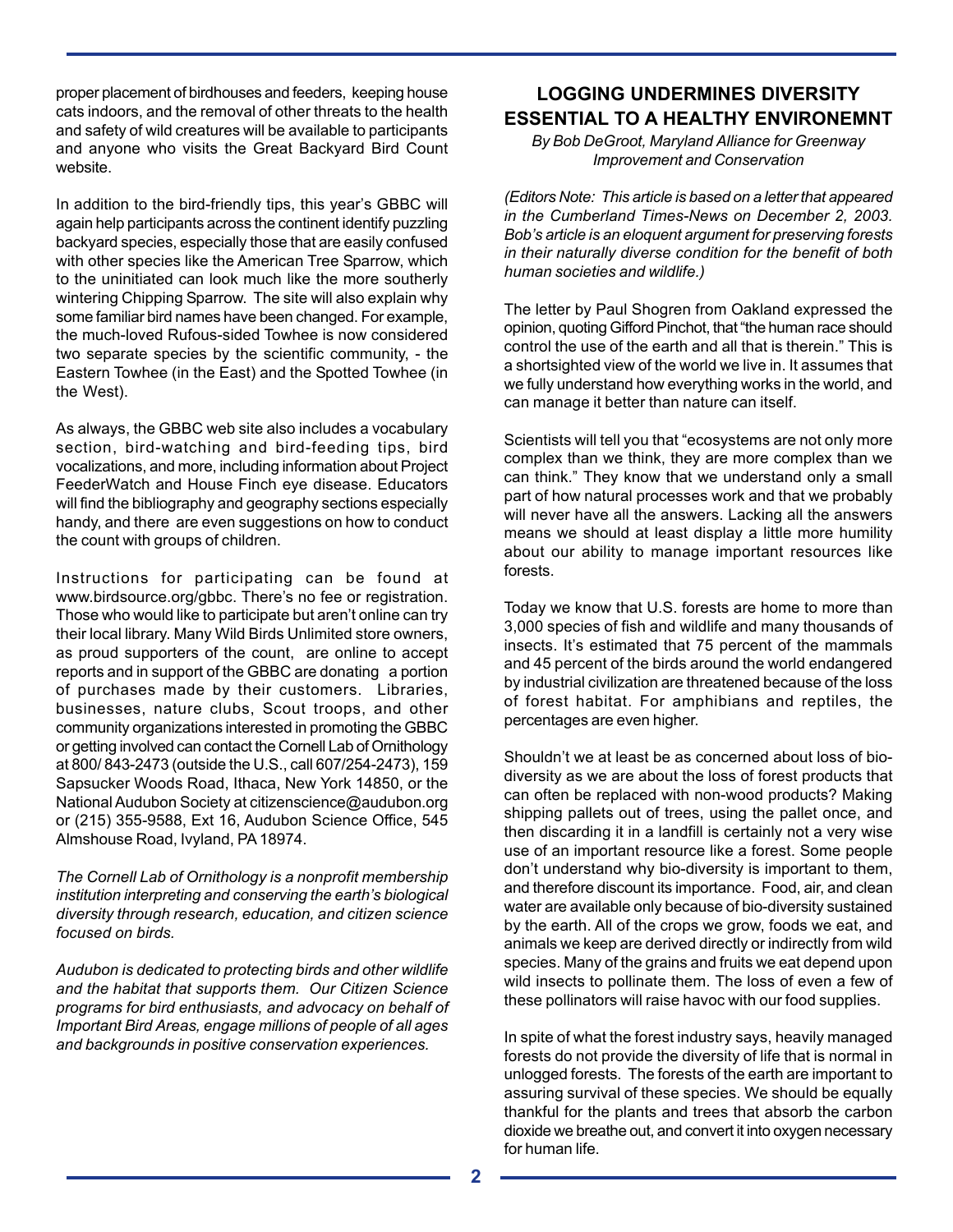Forests are an important part of this life cycle, but heavily managed forests are not of particular benefit. While forest industry people tell us that logging is necessary for healthy forests, anyone even faintly familiar with an unlogged forest should immediately know this is false. The original unlogged forests that remain in the U.S. are hotspots of bio-diversity. The forest industry is now using forest fires in the West as a reason to log Eastern forests. Dr. Edward O. Wilson, a university research professor emeritus at Harvard, wrote recently "the best way to avoid catastrophic fires is by trimming undergrowth and clearing debris, combined with natural burns of the kind that have sustained healthy forests in past millennia." These procedures, guided by science and surgically precise forestry, can return forests to near their equilibrium condition, in which only minimal further intervention would be needed. The worst way to create healthy forests, on the other hand, is to thin trees via increased logging, as proposed by the Bush administration.

The forest industry often overlooks the negative aspects of logging. These include the roads that are cut into forests to remove logs. These roads provide pathways for exotic invasive species which are overrunning many forests and crowding out native bio-diversity. Logging roads further fragment wildlife habitat to the detriment of many species, and often cause sedimentation in streams that suffocate fish. While a logged forests can provide habitat for many species, the dominant species in a logged forest are usually those already in abundance in Maryland like the whitetail deer. The rare and endangered species that are less common in forests are often lost when logging activities open the forest canopy to sunlight and drying conditions.

In order to preserve biodiversity and ultimately our way of life, we need to protect many mature forests, and provide biological connections between fragmented forests. All remaining old growth forests should receive immediate protection, and logging should be restricted to forests specifically designated for that purpose. The wasteful use of wood products should be stopped.

## **A 'SNAPSHOT' OF LAST YEAR'S GREAT BACKYARD BIRD COUNT FINDINGS**

Last winter, as part of the Great Backyard Bird Count, bird enthusiasts across North America submitted almost **50,000 checklists totaling more than four million birds of 512 species** during the February count. The event, one of the largest citizen-science projects in the world, documented a regional decline of the **American Crow** that may be the result of West Nile virus in those regions. These crows were reported in alarmingly fewer numbers in Illinois and Ohio, where West Nile virus has had a strong presence, backing findings from the Christmas Bird Count and a winterlong citizen-science project, Project FeederWatch. "This decrease may or may not be related to West Nile, but the situation is certainly something we need to pay attention to," says Fitzpatrick. Crows are particularly vulnerable to the virus.

Other species showed increases last year during the GBBC. Participants in the eastern United States counted more **Darkeyed Juncos** than they had since GBBC 2000, perhaps because of the massive snowstorm that hit the eastern seaboard during the weekend of the count, driving birds to feeders in high numbers. That same snowstorm apparently held early migrants such as **Red-winged Blackbird, Eastern Meadowlark,** and **American Woodcock** farther south, compared to previous years.

Continued on page 4

## **WELCOME, NEW MEMBERS**!

Melanie Anderson, Waldorf Linda Appicello, Solomons Richard Baldwin, Dunkirk Anne Clingenpeel, Waldorf Todd Coe, Piney Point April Delancy, Mechanicsville Franklin Eckels. Ft. Washington John S. Gray Jr, Owings Carol L. Halstead, Leonardtown Marilyn E. Hardin, Oxon Hill Mike Hassay, St. Leonard James Howard, Dunkirk Jean B. Hugg, Solomons V. Hungerford, Indian Head Tom McClay, Hollywood Richard A. Molen, Leonardtown Paula Muth, Prince Frederick Lawrence I. Nuse, Lusby Ruth K. Ornstein, Ft Washington January Righter, Cobb Island Michael Ring, Mechanicsville Mary E. Robinson, Lusby Sherry L. Ryan, Dunkirk Stephanie I. Thomas, Ft. Washington Shirley Wise, Hughesville

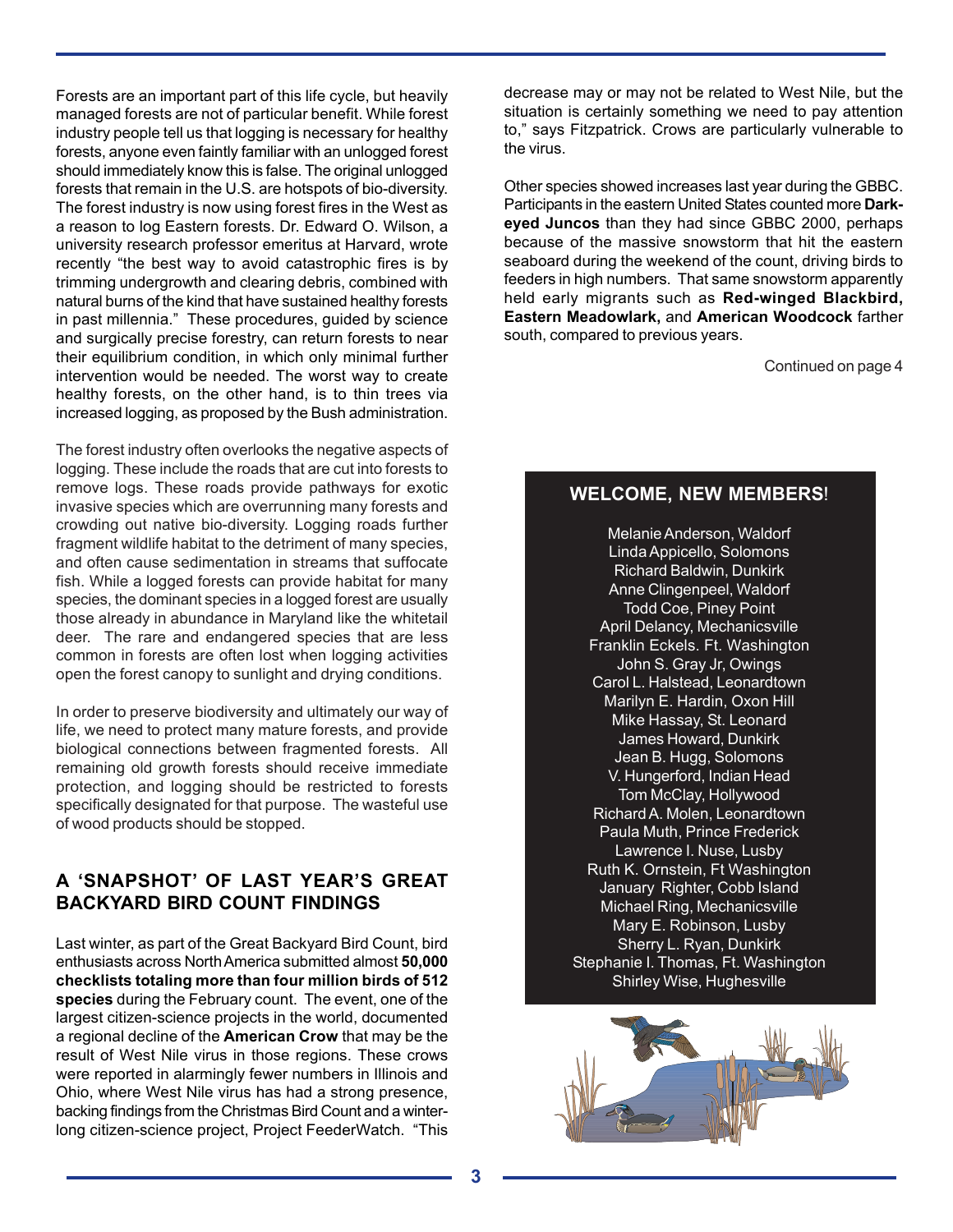In the West, **Mountain Bluebird**s were reported farther south than the year before, and all of the **rosy finches (Black, Gray-crowned, Brown-capped)** were documented farther north. In previous years, GBBC maps of **Eurasian Collared-Doves**, introduced in the Bahamas before reaching Florida in the 1980s showed the species spreading quickly northwestward. Last year's maps show no change, suggesting a slow down in the rate at which the bird's range is spreading.

How will this winter compare to the last six? What will it reflect about our bird populations? The participation of novice and expert bird watchers alike will help us answer these questions. "We need every birder to participate with us," said Gill. "The Great Backyard Bird Count has become an important means of gathering data to help birds, but it can't happen unless people take part. Whether you're a novice or an expert, **we need you to help us help birds**."

#### **WANTED: CAMP SCHOLARSHIP APPLICATIONS**

Teachers, naturalists and environmental educators – now is the time to submit your application for a scholarship from Southern Maryland Audubon Society to attend the National Audubon Society's Workshop for Educators.

At the March SMAS board of directors meeting, an applicant will be selected to receive full tuition to attend the summer camp.

The Workshop for Educators will be held from July 11 – 17 on Hog Island, Maine. Transportation is the responsibility of the scholarship applicant. More information may be found on the Maine Audubon website: maineaudubon.org.

An applicant must send a letter requesting the scholarship and describing how the camp experience will enhance his or her knowledge, teaching and outreach. A letter of recommendation from a supervisor or principal also must be sent.

Send applications and letters of recommendation by Monday, March 22, 2004 to:

> Millie Kriemelmeyer SMAS Education Chair 16900 Mattawoman Lane Waldorf MD 20601 Phone: 301-372-8766 Fax: 301-782-7615 Email: milliek@radix.net

## **FOSTER PARENTS NEEDED**

*The gift of an osprey adoption becomes part of a special fund for the support of osprey research and raptor conservation projects in Southern Maryland. The foster parent receives:*

- 1) A certificate of adoption of an osprey fledgling banded with a numbered U.S. Fish and Wildlife Service leg band. The certificate gives the location and date the osprey was banded.
- 2) Information on osprey ecology and migration patterns, a 5"x7" photo of a fledgling and information that Steve receives on the whereabouts or fate of the bird.
	- Interested? Here's how to become an Osprey parent. Send \$10.00, with the form, for each fledgling to be adopted to:

## **Southern Maryland Audubon Society P.O. Box 181 Bryan's Road, Maryland 20616**

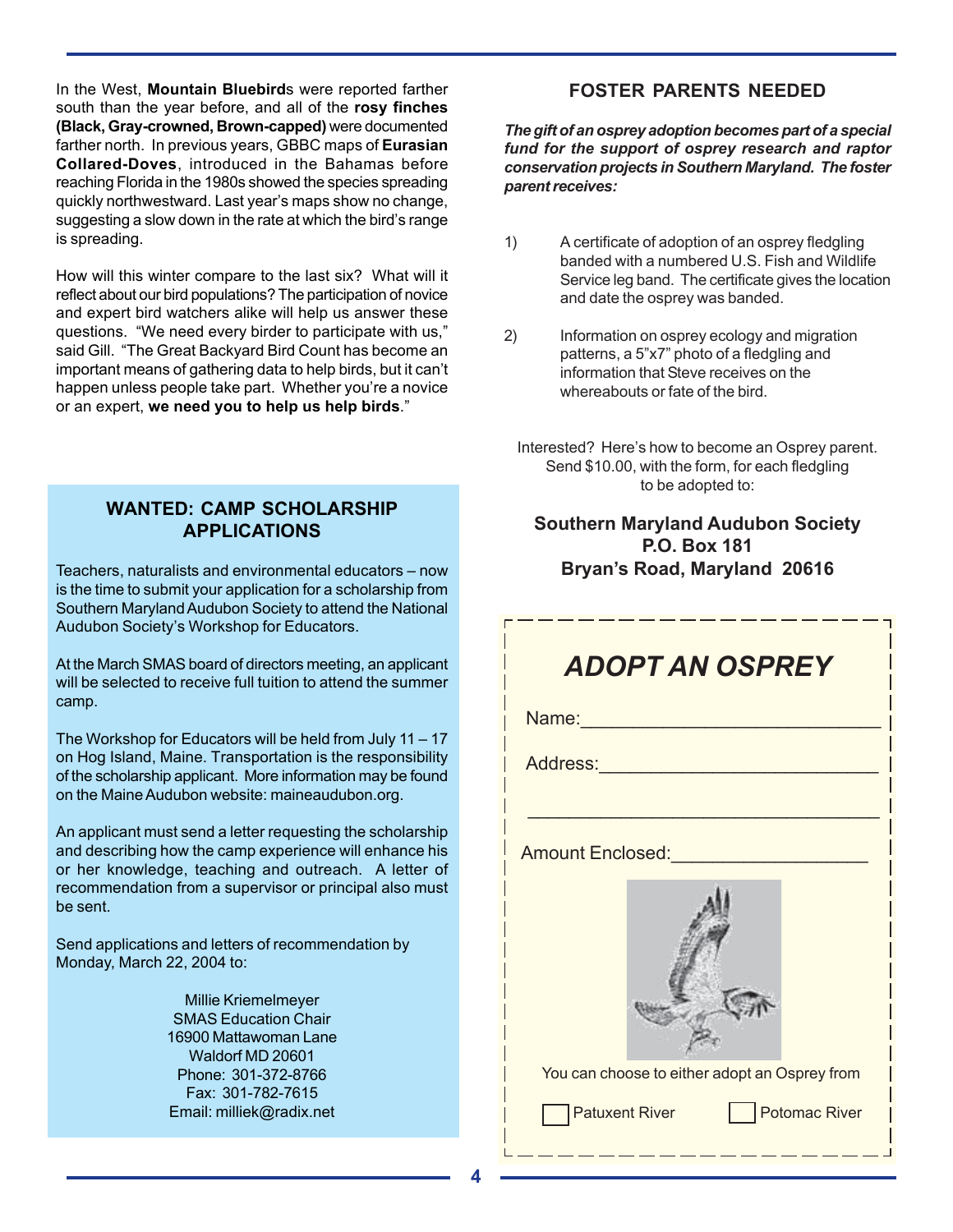|               | <b>HELP SMAS PROVIDE BINOCULARS</b><br>FOR SCHOOL AND YOUTH ENVIRONMENTAL EDUCATION PROGRAMS |  |
|---------------|----------------------------------------------------------------------------------------------|--|
|               | <b>DONATION FOR BINOCULAR FUND</b>                                                           |  |
| Your name:    | Amount donated \$                                                                            |  |
| Your address: |                                                                                              |  |
|               | Mail to: Southern Maryland Audubon Society, P.O. Box 181, Bryans Road, Maryland 20616        |  |

#### **2004 SOUTHERN MARYLAND ISSUE FORUM**

Citizens Campaign for the Environment sponsors Issue Forums that offer citizens throughout Maryland opportunities to learn about priority environmental legislation, and ways to take action to protect our communities, natural resources, and the Chesapeake Bay. Issue Forums are held throughout Maryland where environmental leaders present top issues facing this year's Maryland General Assembly. We encourage citizens who are concerned about Maryland's environment and the Chesapeake Bay to attend and learn how to become involved.

The Issue Forum for Southern Maryland (Calvert Charles, and St. Mary's Counties) will be held Tuesday, February 3, from 7:00- 9:00 p.m. at the Southern Maryland Electric Cooperative, 15035 Burnt Store Road (MD Rt. 231), Hughesville. For information contact Millie Kriemelmeyer, milliek@radix.net; tel. 301-372-8766, or Bob Boxwell, bobboxwell@hotmail.com; tel. 410-414- 3311 (W) or 301-872-5998 (H).

# **NEW OR RENEWAL MEMBERSHIP APPLICATION**

○○○○○○○○○○○○○○○○○○○○○○○○○○○○○○○○○○○○○○○○○○○○○ ○○○○○○○○○○○○○○○○○○○○○○○

- $\Box$  Please enroll me as a member of the Audubon Family and the Southern Maryland Audubon Society. I will receive the chapter newsletter, *The Osprey*, and all my dues will support environmental efforts in Southern Maryland.
- $\Box$  Please enroll me as a member of the National Audubon Society and the local chapter, the Southern Maryland Audubon Society, at the Introductory Offer.I will receive the *Audubon* magazine, the chapter newsletter, *The Osprey*, and support National and local environmental causes.
- Please **renew** my membership in the National Audubon Society and the local chapter, the Southern Maryland Audubon Society.

| Address                                                                          |     |  | <b>Mail to: Southern Maryland Society</b><br><b>Attn: Membership</b> |                                                |  |
|----------------------------------------------------------------------------------|-----|--|----------------------------------------------------------------------|------------------------------------------------|--|
| State                                                                            | Zip |  | <b>P.O.Box 181</b><br><b>Bryans Road, MD 20616</b>                   |                                                |  |
| <b>Chapter-Only Dues, payable to</b><br><b>Southern Maryland Audubon Society</b> |     |  | <b>National Dues, payable to National Audubon Society</b>            |                                                |  |
|                                                                                  |     |  | Introductory Offer - 1 year                                          | \$20                                           |  |
| \$20                                                                             |     |  |                                                                      | \$30                                           |  |
| \$15                                                                             |     |  |                                                                      | \$15                                           |  |
| $\mathcal{S}$                                                                    |     |  | <b>Renewal Rate</b>                                                  | \$35                                           |  |
|                                                                                  |     |  |                                                                      | Introductory Offer $-2$ year<br>Senior/Student |  |